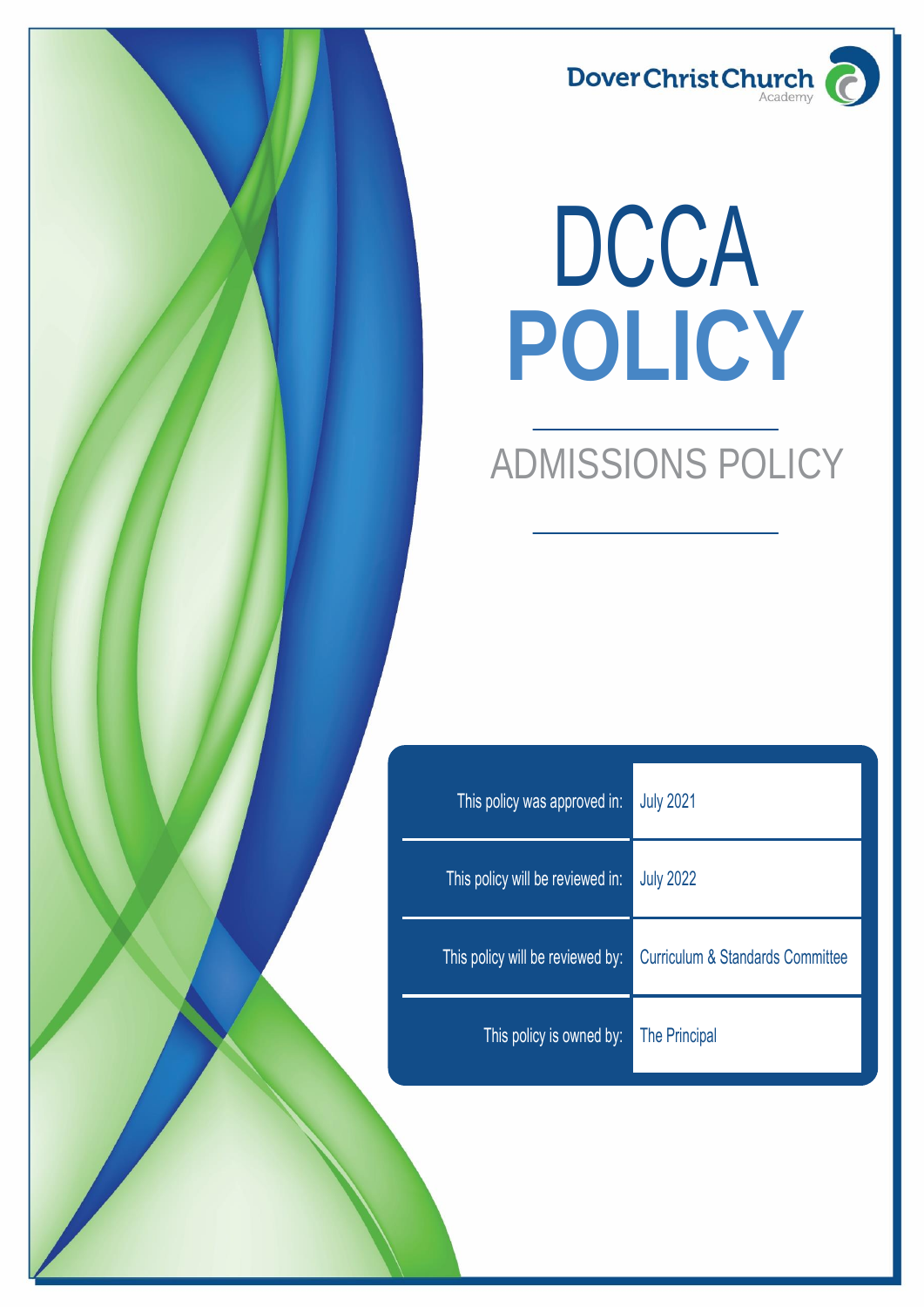

# **Contents**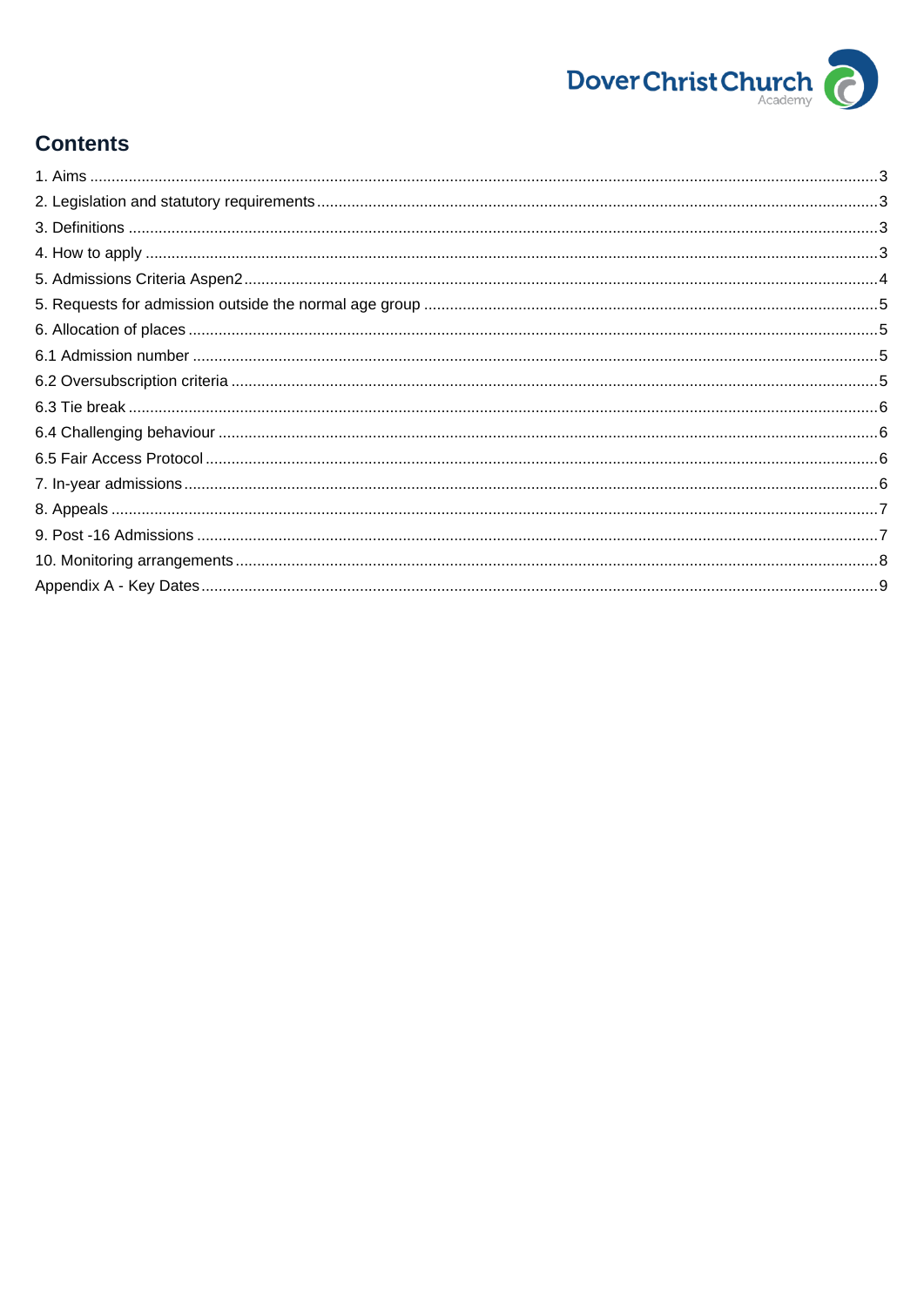

# <span id="page-2-0"></span>**1. Aims**

This policy aims to:

- Explain how to apply for a place at the school
- Set out the school's arrangements for allocating places to the pupils who apply
- Explain how to appeal against a decision not to offer your child a place

## <span id="page-2-1"></span>**2. Legislation and statutory requirements**

This policy is based on the following advice from the Department for Education (DfE):

- [School Admissions Code 2021](https://www.gov.uk/government/publications/school-admissions-code--2)
- > [School Admission Appeals Code](https://www.gov.uk/government/publications/school-admissions-appeals-code)

The school is required to comply with these codes, and with the law relating to admissions as set out in the [School](http://www.legislation.gov.uk/ukpga/1998/31/contents)  [Standards and Framework Act 1998.](http://www.legislation.gov.uk/ukpga/1998/31/contents)

As an academy, the school is required by its funding agreement to comply with these codes, and with the law relating to admissions as set out in the [School Standards and Framework Act 1998.](http://www.legislation.gov.uk/ukpga/1998/31/contents)

This policy complies with our funding agreement and articles of association.

# <span id="page-2-2"></span>**3. Definitions**

The **normal admissions round** is the period during which parents can apply for state-funded school places at the school's normal point of entry, using the common application form provided by their home local authority.

**Looked after children** are children who, at the time of making an application to a school, are:

- $\sum$  In the care of a local authority, or
- Being provided with accommodation by a local authority in exercise of its social services functions

**Previously looked after children** are children who were looked after, but ceased to be so because they:

- Were adopted under the Adoption Act 1976 or the Adoption and Children Act 2002, or
- Became subject to a child arrangements order, or
- > Became subject to a special guardianship order
- This includes children who appear to have been in state care outside of England and have ceased to be in state care due to being adopted.

A child reaches **compulsory school age** on the prescribed day following his or her fifth birthday (or on his or her fifth birthday if it falls on a prescribed day). The prescribed days are 31 December, 31 March and 31 August.

# <span id="page-2-3"></span>**4. How to apply**

We believe that by developing strong links with our feeder primary schools, we can support you and your child in their transition to Dover Christ Church Academy. The Academy does not give priority to applications from pupils enrolled at particular schools.

Many of our Year 7 students have visited our Academy on a number of occasions to use our sports, arts and food technology facilities, to participate in workshops and event days. This really helps students settle in as both the building and some of the teachers are familiar to them.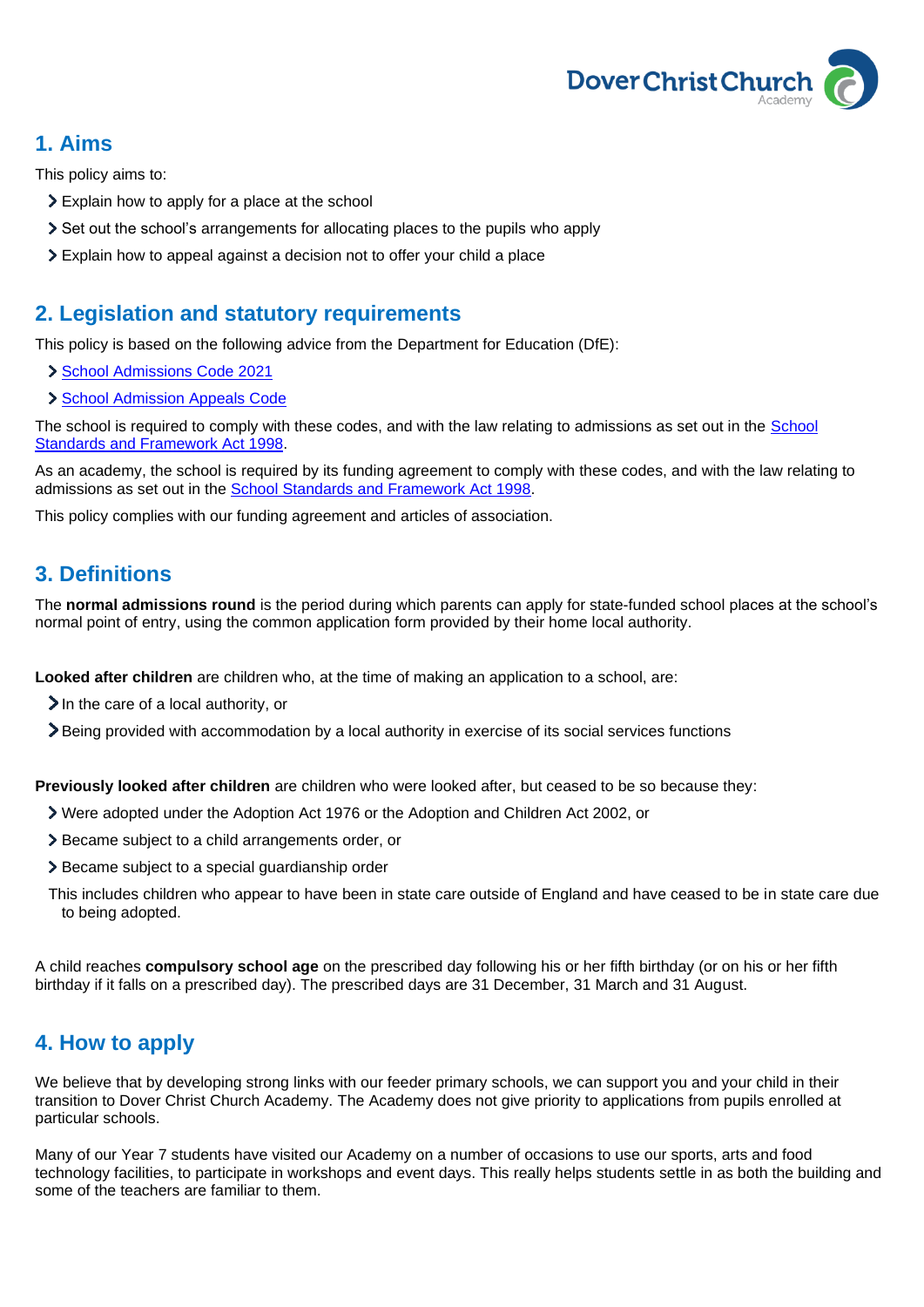

Please note that if your child is in Year 6, and you are considering a place for Year 7 for next September, you MUST apply through the Kent County Council online admissions process.

For applications in the normal admissions round you should use the application form provided by Kent County Council (regardless of which local authority the schools are in). You can use this form to express your preference for a minimum of 3 state-funded schools, in rank order.

[Secondary school places -](https://www.kent.gov.uk/education-and-children/schools/school-places/secondary-school-places#:~:text=Secondary%20school%20applications%20for%20Kent,full%20address%20and%20current%20school.) Kent County Council

You will receive an offer for a school place directly from your local authority.

# <span id="page-3-0"></span>**5. Admissions Criteria Aspen2**

#### **Local Authority Arrangements:**

The admission of pupils with Statements of SEN / EHCPs to special schools is a decision for the local authority (LA) who has statutory responsibility for arranging their provision. There are admissions criteria for each special school that are applied in order to determine if a particular special school would be a suitable placement. The admissions criteria for Kent special schools can be found by clicking this [link.](http://www.kelsi.org.uk/__data/assets/excel_doc/0019/57025/Range-of-Kent-Special-Schools-available-to-pupils-in-each-district.xlsx) Please note that the relevant admissions criteria related to Aspen2 can be found under, "Admissions Criteria to a Special School for Pupils with Cognition and Learning Difficulties Resulting from Profound, Severe and Complex Needs".

These include:

- A Statement of Special Needs / Education Health Care Plan.
- The wishes of the parent.
- The nature of the child's needs and previous educational experiences (if applicable).
- Pupils whose learning difficulties cannot be met in a mainstream school.
- Recommendations of the referring body.
- The suitability of Aspen2 for the pupil.

Admissions are made through referral by the Kent Local Authority with the agreement of the school trustees.

We will assess pupils who are referred in their existing schools before they are offered a place to ensure that we can meet their needs and that the placement is appropriate. Parents are given the opportunity to visit Aspen2 before being admitted. Sometimes a short period of induction, including a part time placement, is employed if it will be beneficial to a child's successful transition into school. After admission, parents are invited to attend Aspen2 to discuss with the class teacher, how their child has settled into school. All pupils admitted to the school will have been authorised by the case worker representing the Local Authority before admission.

For further information on admissions you may either contact the school 01474 365485 or the SEN Department on 03000 419345. Numerous agencies, for example health, social services, adoption and fostering services, may also refer a potential pupil to Aspen2 School. Other schools and parents may also make informal enquiries to the school and be invited to visit before any formal procedure is followed. These approaches are welcomed by the school as they help other professionals and carers to gain a clearer understanding of the types of

#### **Refusal of Admission:**

The trustees reserve the right to refuse admission in the following cases:

- Places are fully subscribed and admitting pupils over this number would be incompatible with the provision of efficient education or the efficient use of resources.
- The school would be unable to meet the needs of the pupil.
- Admission of a pupil would compromise the Health and Safety of pupils and/or staff within the school, or would seriously compromise or disrupt the education of pupils already within the school.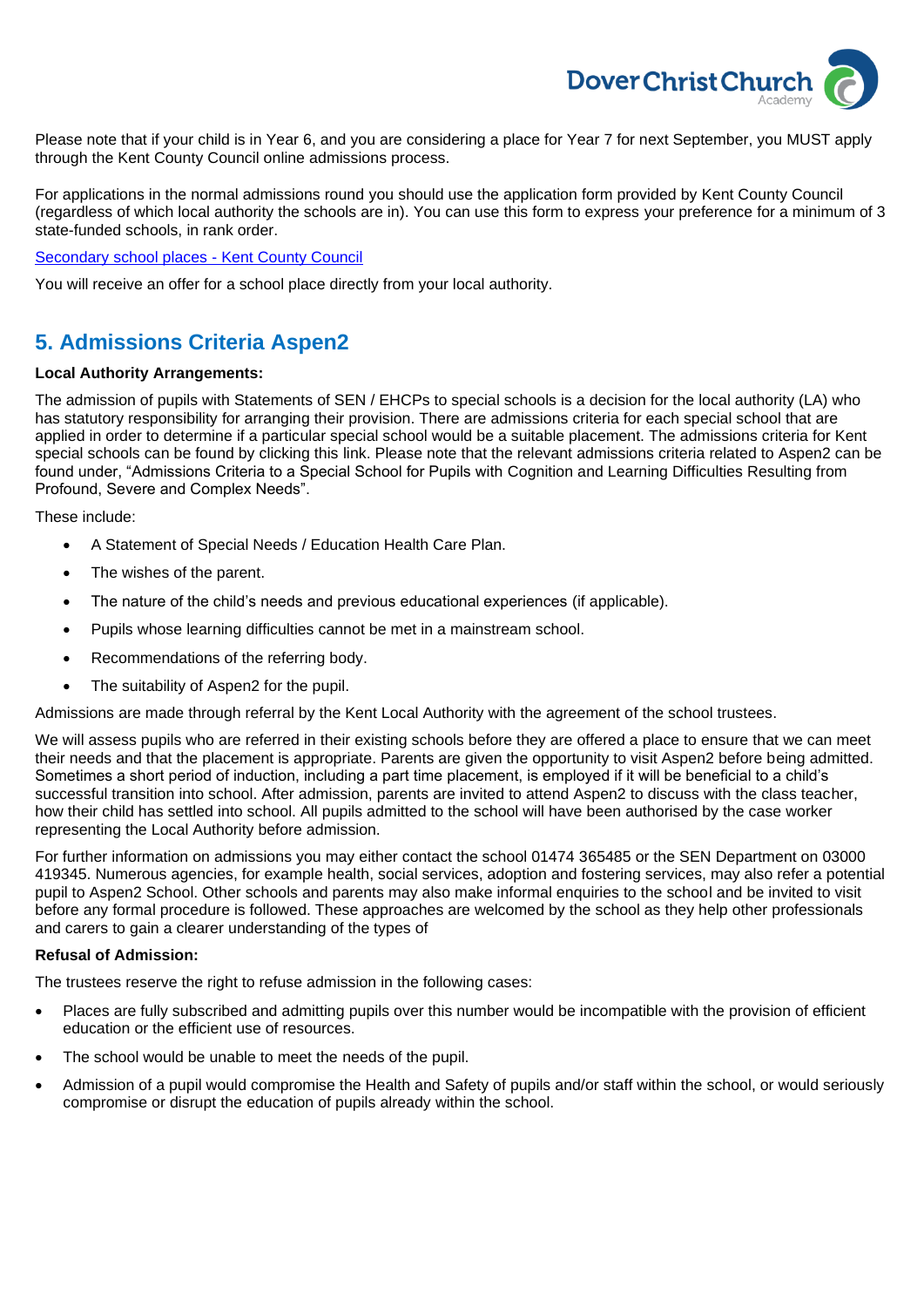

# <span id="page-4-0"></span>**5. Requests for admission outside the normal age group**

Where a parent requests that their child is admitted outside of their normal age group, the school is responsible for deciding to which year group a child should be admitted. The school is required to make a decision on the basis of the circumstances of the case and in the best interests of the child concerned. There is no statutory barrier to children being admitted outside their normal age group, but parents do not have the right to insist that their child is admitted to a particular age group.

Requests for admission to Year 7 outside of the normal age group should be made in writing to the Headteacher as early as possible in the admissions round associated with that child's date of birth. This will allow the school sufficient time to make a decision before the closing date. Parents are not expected to provide evidence to support their request to defer their application; however, where provided it must be specific to the child in question. This might include medical or Educational Psychologist reports. There is no legal requirement for this medical or educational evidence to be secured from an appropriate professional, however, failure to provide this may impede the school's ability to agree to deferral. Parents are required to complete an application for the normal point of entry at the same time, in case their request is declined. This application can be cancelled if the school agrees to accept a deferred application for entry into Year 7 the following year. Deferred applications must be made via paper SCAF to the LA, with written confirmation from each named school attached. Deferred applications will be processed in the same way as all applications for the cohort in the following admissions round and offers will be made in accordance with each school's oversubscription criteria

# <span id="page-4-1"></span>**6. Allocation of places**

#### <span id="page-4-2"></span>**6.1 Admission number**

The Academy has an agreed admission number of 150 pupils for entry into the main stream academy for year 7. In addition the agreed admission number for Aspen2 is 6

#### <span id="page-4-3"></span>**6.2 Oversubscription criteria**

All children whose education, health and care (EHC) plans name the school will be admitted before any other places are allocated.

If the school is not oversubscribed, all applicants will be offered a place.

If the number of preferences for the school is more than the number of places available, places will be allocated in the following priority order:-

- 1. **Students in Public Care.** Children who are, previously LAC, Adopted or previously Adopted. A looked after child is a child who is (a) in the care of a local authority, or (b) being provided with accommodation by a local authority in the exercise of their social services functions at the time of making an application to the school. A previously looked after child means such children who were adopted (or subject to child arrangements orders or special guardianship orders) immediately following having been looked after and those children who appear to the admission authority to have been in state care outside of England and ceased to be in state care as a result of being adopted. A child is regarded as having been in state care outside of England if they were in the care of or were accommodated by a public authority, a religious organisation, or any other provider of care whose sole or main purpose is to benefit society.
- 2. Students with specific educational or social needs evidenced by professional advice.
- 3. **Current Family Association -** a brother or sister already attending the School at the time of entry. In this context brother or sister means children who live as brother or sister in the same house, including natural brothers or sisters, adopted siblings, stepbrothers or sisters and foster brothers and sisters. If siblings from multiple births (twins, triplets, etc) apply for a school and the school would reach its Published Admission Number (PAN) after admitting one or more, but before admitting all of those siblings, the LA will offer a place to each of the siblings, even if doing so takes the school above its PAN.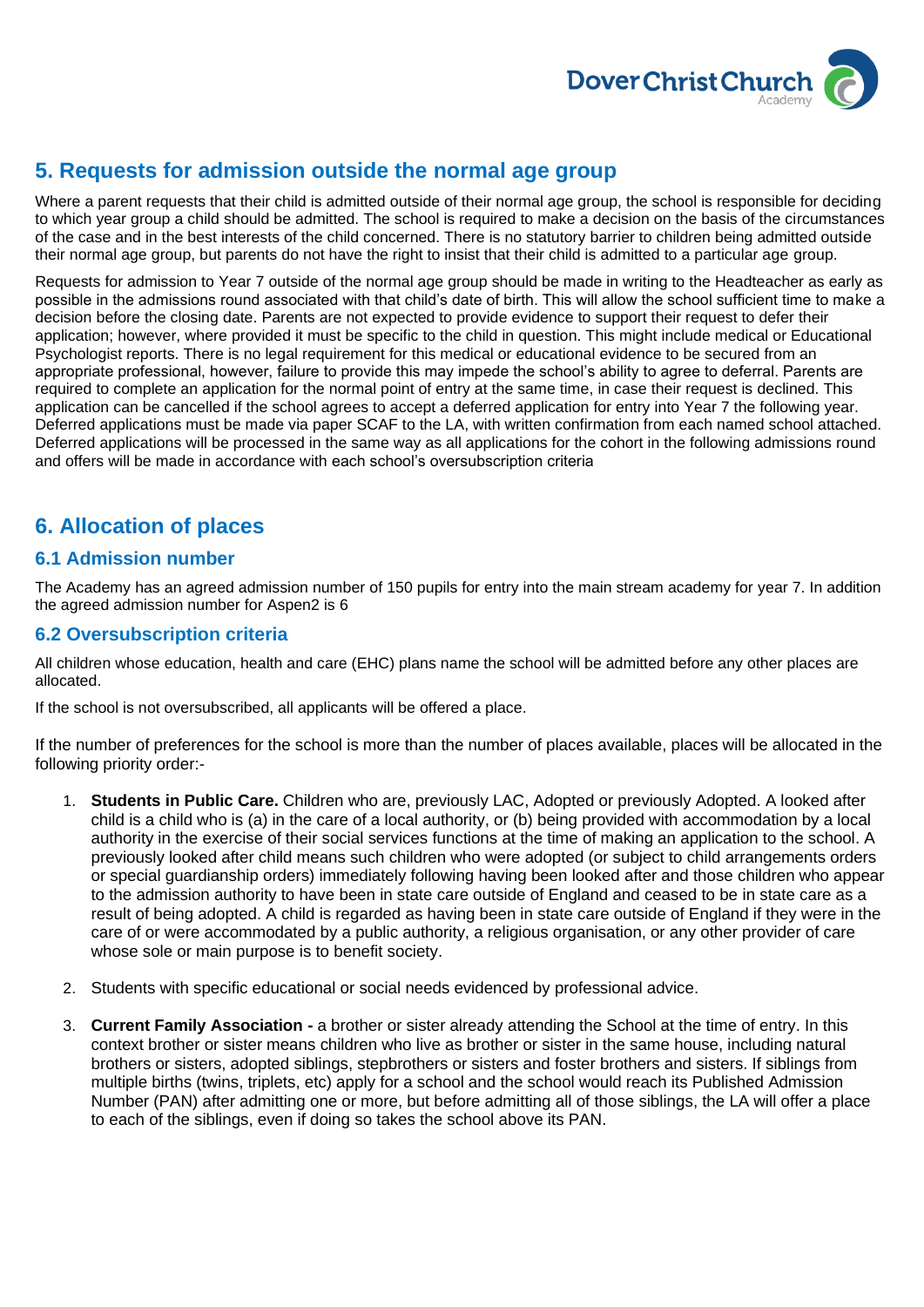

#### 4. **Children of Staff members**

- a) Children of staff members where the member of staff has been employed at the school for two or more years at the time at which the application for admission to the school is made and/or
- b) The member of staff is recruited to fill a vacant post for which there is a demonstrable skill shortage.
- 5. **Nearness of children's home to school.** We use the distance between the child's permanent address and the school, measured in a straight line using National Land and Property Gazetteer (NLPG) address point data. Distances are measured from a point defined as within the child's home to a point defined as within the school as specified by NLPG. The same address point on the school site is used for everybody.

No places will be allocated on the basis of ability or aptitude. The Academy is a comprehensive school for young people of all abilities and backgrounds.

#### <span id="page-5-0"></span>**6.3 Tie break**

In the case of 2 or more applications that cannot be separated by the oversubscription criteria outlined above, the school will use the distance between the school and a child's home as a tie breaker to decide between applicants. Priority will be given to children who live closest to the school. Distance will be measured in a straight line from the child's home address to the school's front gates on Melbourne Avenue. A child's home address will be considered to be where he/she is resident for the majority of nights in a normal school week.

Where the distance between 2 children's homes and the school is the same, random allocation will be used to decide between them. This process will be independently verified.

#### <span id="page-5-1"></span>**6.4 Challenging behaviour**

We will not refuse to admit a child on behavioural grounds in the normal admissions round or at any point in the normal year of entry. We may refuse admission in certain cases where the specific criteria listed in the School Admissions Code (paragraph 3.8) apply, i.e. where section 87 of the School Standards and Framework Act 1998 is engaged.

We may refuse admission for an in-year applicant for a year group that isn't the normal point of entry, only in such a case that we have good reason to believe that the child may display challenging behaviour that may adversely affect the provision we can offer. In this case, we will refer these pupils to the Fair Access Protocol. We will not refuse admission on these grounds to looked after children, previously looked after children and children with EHC plans listing the school.

#### <span id="page-5-2"></span>**6.5 Fair Access Protocol**

We participate in Kent County Council's Fair Access Protocol. This helps ensure that all children, including those who are unplaced and vulnerable, or having difficulty in securing a school place in-year, get access to a school place as quickly as possible.

### <span id="page-5-3"></span>**7. In-year admissions**

Parents can apply for a place for their child at any time outside the normal admissions round. As is the case in the normal admissions round, all children whose EHC plans name the school will be admitted.

Likewise, if there are spaces available in the year group you are applying for, your child will be offered a place

If you wish to apply for a place outside of the usual admission entry schedules, then please download an application form and return it to the school as indicated. We will inform you as soon as possible if a place is available. If the year group is full, you will be placed on our waiting list, in line with our admissions policy criteria. You can also download a help sheet *[here](http://www.dccacademy.org.uk/downloads/admissions/Admissions_Guidance.pdf)*.

#### *[In Year Admissions Application Form](http://www.dccacademy.org.uk/downloads/admissions/IYAF.pdf)*

Parents will be notified of the outcome of your in-year application in writing within 15 school days.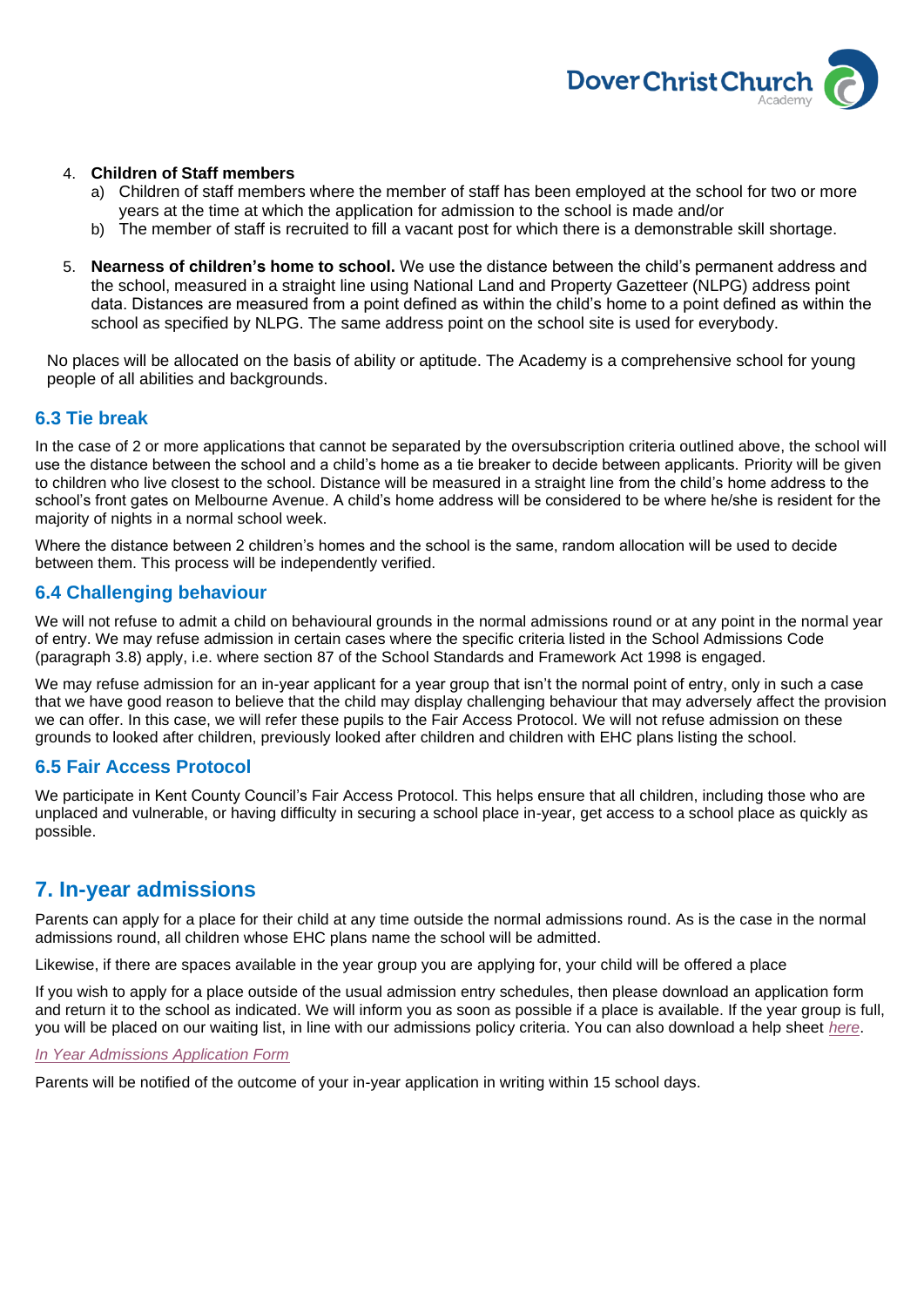

# <span id="page-6-0"></span>**8. Appeals**

On 1 March 2022 the Local Authority will inform parents of the place that has been allocated for their child. If your child's application for a place at the school is unsuccessful, you will be informed why admission was refused and given information about the process for hearing appeals.

If your child is due to start secondary school in September 2022 you can appeal between 1st March -28 March 2022 to guarantee that your appeal will be heard by 16 June 2022.

If you are unhappy that you have not been offered a place at Dover Christ Church Academy, you can appeal as long as the Academy was named in your original application.

We recommend you still accept the place your child has been offered. This will not affect your appeal and will guarantee your child has a school place if your appeal is unsuccessful. If your appeal is successful you must remember to tell the school you were originally offered that you no longer want the place.

For further advice please refer to the *[KCC website](http://www.kent.gov.uk/education-and-children/schools/school-places/appeal-a-school-offer)*

# <span id="page-6-1"></span>**9. Post -16 Admissions**

The Academy has an agreed admission number of 100 pupils for entry into year 12.

Priority will be given to existing students transferring from year 11 who have met the academic entry requirements for the academy. The entry requirements are as follows:

- 1. That an appropriate course is available for the student.
- 2. That the student has achieved 5 A\*-C at Level 2 and the entry requirement for the course chosen.
- 3. The student has shown a commitment to learning.
- 4. The student has a good behaviour record in Year 11.

If a student has failed on criteria 3 or 4 a conditional place may be made. Continued entry to the Post 16 will be dependant on the conditions of the place being met and will be reviewed in October of that academic year.

Any conditional place will require a contract to be drawn up and agreed by the Academy, student and parent. This will form the basis of the half-termly review. If the student fails to meet the agreed academic, behaviour, attendance or punctuality targets they will lose the right to their place in the Post 16.

#### **Over-subscription criteria**

Where applications for admission exceed the number of places available, the following criteria will be applied, in the order set out below, to decide which children to admit:

1 Looked after children and all previously looked after children, including internationally adopted previously looked after children

2 Where a child has a brother or sister attending this school at the time of entry

- 3 Where there are medical grounds for admitting a child
- 4 Nearness of child's permanent address to the school

#### **Waiting list**

In the case of over-subscription, a waiting list will for those unable to gain entry, be compiled in the March prior to the intended year of entry. Eligible students will be placed on the list, according to the over-subscription criteria. The waiting list will continue until everyone on it is allocated a place, or until 1 September.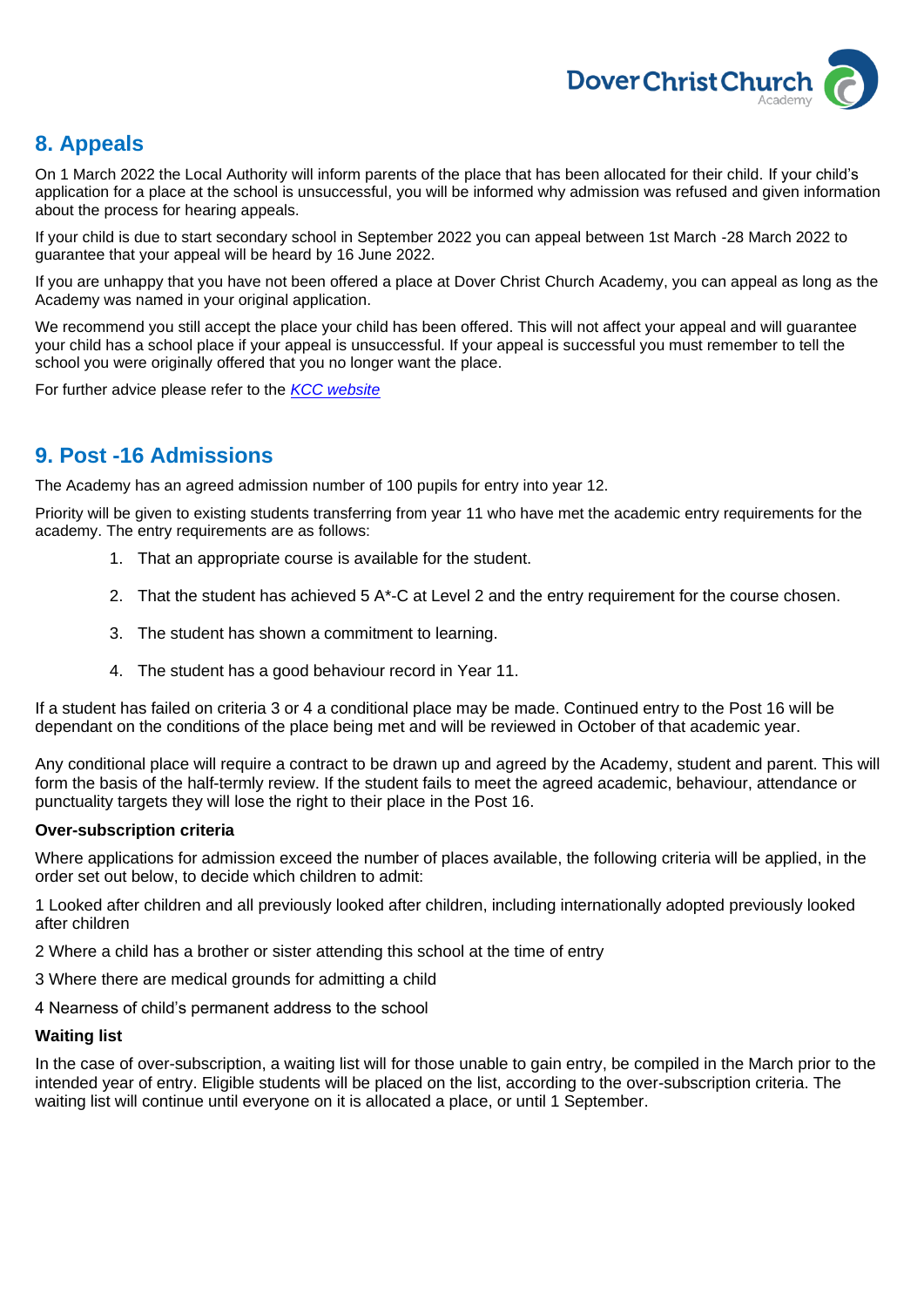

# <span id="page-7-0"></span>**10. Monitoring arrangements**

This policy will be reviewed and approved by the Curriculum & Standards Committee every year.

Whenever changes to admission arrangements are proposed (except where the change is an increase to the agreed admission number), the governing board will publicly consult on these changes. If nothing changes, it will publicly consult on the school's admission arrangements at least once every 7 years.